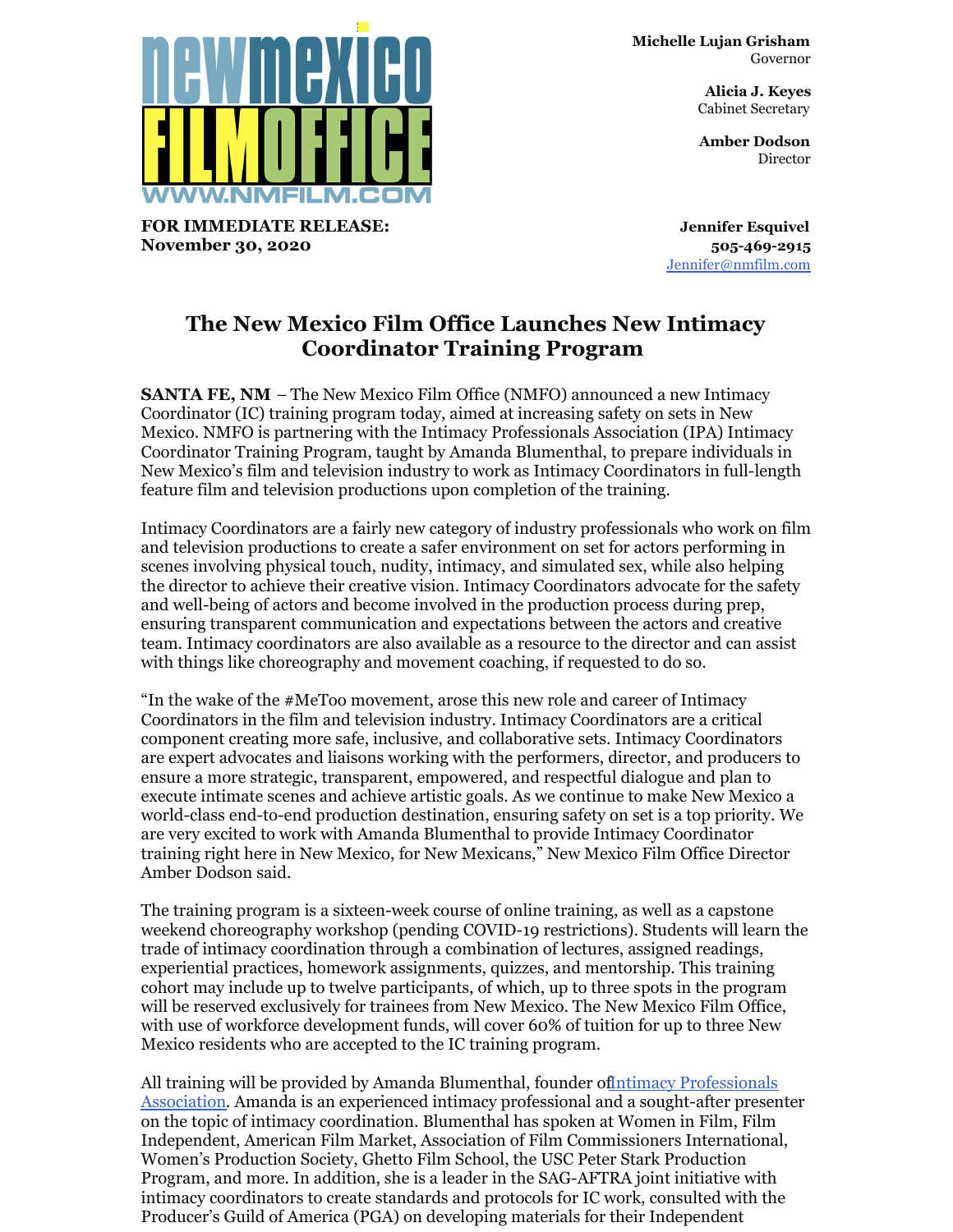Production Safety Initiative (IPSI) program, and contributed to the Time's Up Guide to Working in Entertainment.

"Intimacy Professionals Association is thrilled to be collaborating with the New Mexico Film Office on increasing accessibility to intimacy coordinator training for individuals in New Mexico. We deeply appreciate the NMFO's investment in creating safer sets in New Mexico and hope that this work will quickly become standard on all sets in the state. We look forward to this partnership and identifying outstanding candidates who can serve the growing New Mexico film market," Amanda Blumenthal, Founder of Intimacy Professionals Association, said.

The topics that will be covered in the training shall include, but are not limited to, the following:

- Introduction: What is intimacy coordination and why is it important?
- What is Intimacy?
- Consent, Boundaries, and Power Dynamics
- Sexual Harassment
- Race, Intimacy, and Power
- SAG-AFTRA and ACTRA Nudity Guidelines
- Intimacy Coordinator Protocols
- Closed Set Protocols
- Handling Explicit Still Photographs
- Nudity Riders
- Modesty Garments, Barriers, Prosthetics, and the Intimacy Kit
- Working with Actors and Directors
- Choreography and Movement Coaching
- Set Etiquette
- Cinematography
- Sensitivity
- Sexuality and Gender Literacy
- How to Be an Advocate and Ally to LGBTQIA+ Cast and Crew
- Trauma Awareness
- Communication and Conflict Negotiation Skills
- Self-Care
- Intimacy in the Post-COVID World
- Professional Development: Website, Resume, Press, and Interviewing Skills

"It's extremely gratifying to see the entire industry recognizing the importance of Intimacy Coordinators through training programs like this and it's precisely the reason we created standards and protocols to provide a framework for the use of professional, skilled intimacy coordinators throughout the entire production process. Through this training program, the New Mexico Film Office's dedication to their ever-expanding film and television production industry will help ensure safer and more collaborative sets. We applaud their efforts and look forward to having more highly trained Intimacy Coordinators working in the industry," SAG AFTRA President Gabrielle Carteris said.

The Intimacy Coordinator training program will commence on February 7, 2021. A virtual information session will be held on December 15, 2020 with Amanda Blumenthal and a panel of guests discussing the training, the career, and the importance of Intimacy Coordinators in the film industry. Those interested in attending the info session should register in advance at [https://zoom.us/meeting/register/tJIqd-6hqzgsHNLaslXRoiV8U-](https://zoom.us/meeting/register/tJIqd-6hqzgsHNLaslXRoiV8U-P_ogP71MbX)P\_ogP71MbX

Applications can be found at [www.intimacyprofessionalsassociation.com](http://www.intimacyprofessionalsassociation.com) and are due by January 10, 2021.

> **The New Mexico Film Office** 1100 S. St. Francis Drive, Suite 1213 Santa Fe, NM 87505 (505) 476-5600 [info@nmfilm.com](mailto:info@nmfilm.com)

###